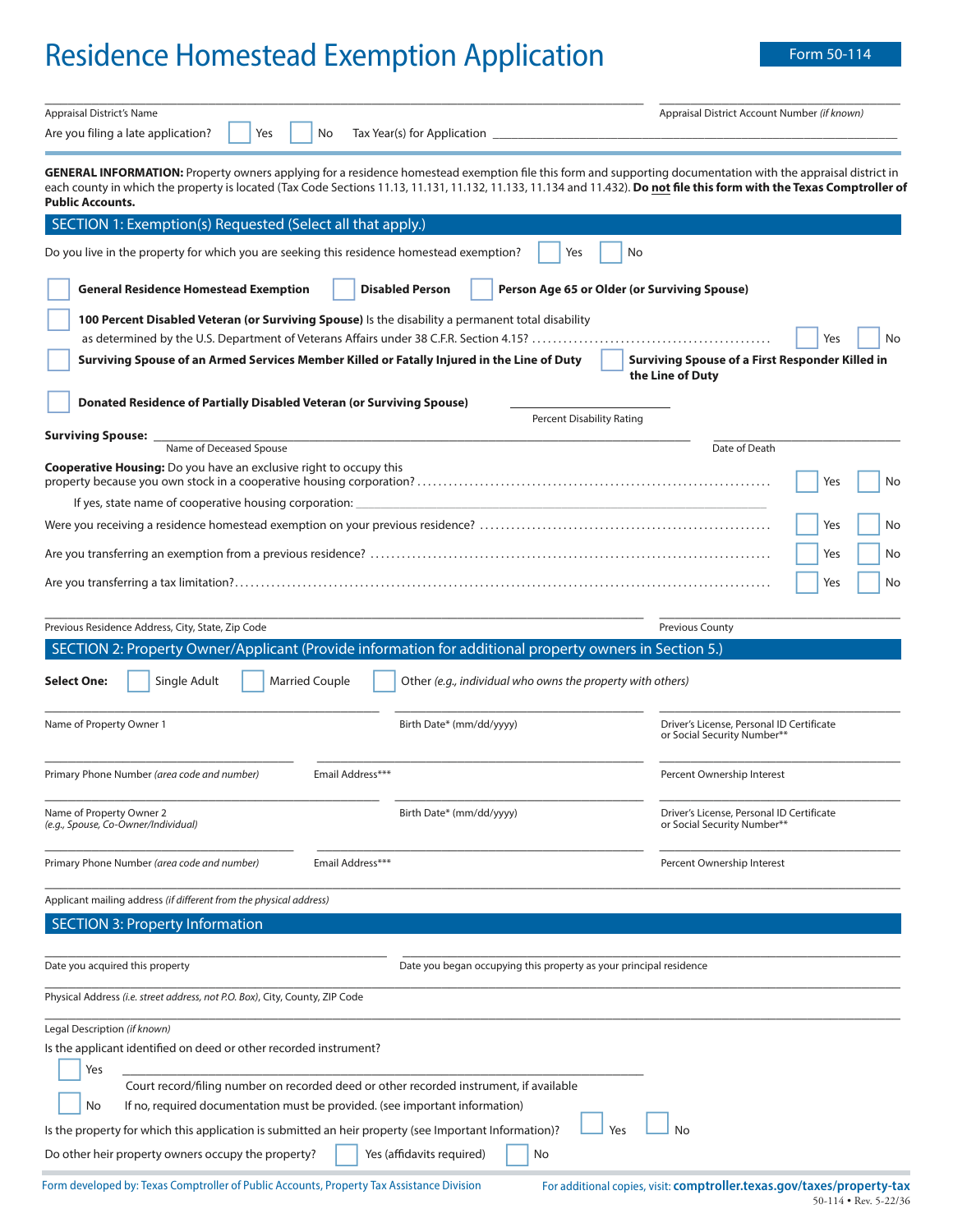| <b>Residence Homestead Exemption Application</b><br>Form 50-114                                                                                                                                                                                                                                                                                                                    |       |
|------------------------------------------------------------------------------------------------------------------------------------------------------------------------------------------------------------------------------------------------------------------------------------------------------------------------------------------------------------------------------------|-------|
| <b>SECTION 3: Property Information (Continued)</b>                                                                                                                                                                                                                                                                                                                                 |       |
|                                                                                                                                                                                                                                                                                                                                                                                    |       |
| Manufactured Home Make<br><b>ID Number</b><br>Model                                                                                                                                                                                                                                                                                                                                |       |
| Is any portion of the property for which you are claiming a residence homestead exemption income producing?<br>Yes                                                                                                                                                                                                                                                                 | No    |
| If yes, indicate the percentage of the property that is income producing:<br>percent                                                                                                                                                                                                                                                                                               |       |
| Number of acres (or fraction of an acre, not to exceed 20 acres) you own and occupy as your principal residence:                                                                                                                                                                                                                                                                   | acres |
| <b>SECTION 4: Waiver of Required Documentation</b>                                                                                                                                                                                                                                                                                                                                 |       |
| Indicate if you are exempt from the requirement to provide a copy of your driver's license or state-issued personal identification certificate.                                                                                                                                                                                                                                    |       |
| I am a resident of a facility that provides services related to health, infirmity or aging.                                                                                                                                                                                                                                                                                        |       |
| <b>Facility Name and Address</b>                                                                                                                                                                                                                                                                                                                                                   |       |
| I am certified for participation in the address confidentiality program administered by the Office of the Texas Attorney General under Code of Criminal<br>Procedure Chapter 58, Subchapter B.                                                                                                                                                                                     |       |
| Indicate if you request that the chief appraiser waive the requirement that the property address for exemption corresponds to your driver's license or state-issued<br>personal identification certificate address:                                                                                                                                                                |       |
| I am an active duty U.S. armed services member or the spouse of an active duty member.                                                                                                                                                                                                                                                                                             |       |
| I hold a driver's license issued under Transportation Code Section 521.121(c) or 521.1211. Attached is a copy of the application for that license.                                                                                                                                                                                                                                 |       |
| SECTION 5: Provide Additional Information Here (If any)                                                                                                                                                                                                                                                                                                                            |       |
|                                                                                                                                                                                                                                                                                                                                                                                    |       |
|                                                                                                                                                                                                                                                                                                                                                                                    |       |
|                                                                                                                                                                                                                                                                                                                                                                                    |       |
| If you own other residential property in Texas, please list the county(ies) of location.                                                                                                                                                                                                                                                                                           |       |
|                                                                                                                                                                                                                                                                                                                                                                                    |       |
|                                                                                                                                                                                                                                                                                                                                                                                    |       |
|                                                                                                                                                                                                                                                                                                                                                                                    |       |
|                                                                                                                                                                                                                                                                                                                                                                                    |       |
| <b>SECTION 6: Affirmation and Signature</b>                                                                                                                                                                                                                                                                                                                                        |       |
|                                                                                                                                                                                                                                                                                                                                                                                    |       |
| I understand if I make a false statement on this form, I could be found quilty of a Class A misdemeanor or a state iail felony under Penal Code Section 37.10                                                                                                                                                                                                                      |       |
| , swear or affirm the following:                                                                                                                                                                                                                                                                                                                                                   |       |
| Property Owner/Authorized Representative Name<br>Title/Authorization                                                                                                                                                                                                                                                                                                               |       |
| 1. that each fact contained in this application is true and correct;                                                                                                                                                                                                                                                                                                               |       |
| that I/the property owner meet(s) the qualifications under Texas law for the residence homestead exemption for which I am applying; and<br>2.                                                                                                                                                                                                                                      |       |
| that I/the property owner do(es) not claim an exemption on another residence homestead or claim a residence homestead exemption on a residence<br>3.                                                                                                                                                                                                                               |       |
| homestead outside Texas.                                                                                                                                                                                                                                                                                                                                                           |       |
|                                                                                                                                                                                                                                                                                                                                                                                    |       |
|                                                                                                                                                                                                                                                                                                                                                                                    |       |
| sign<br>here                                                                                                                                                                                                                                                                                                                                                                       |       |
| Signature of Property Owner/Applicant or Authorized Representative<br>Date                                                                                                                                                                                                                                                                                                         |       |
| May be used by appraisal district to determine eligibility for persons age 65 or older exemption or surviving spouse exemptions (Tax Code §11.43(m))                                                                                                                                                                                                                               |       |
| Social security number disclosure may be required for tax administration and identification. (42 U.S.C. §405(c)(2)(C)(i); Tax Code §11.43(f)) A driver's license number, personal identification<br>$***$<br>number or social security number disclosed in an exemption application is confidential and not open to public inspection, except as authorized by Tax Code §11.48(b). |       |